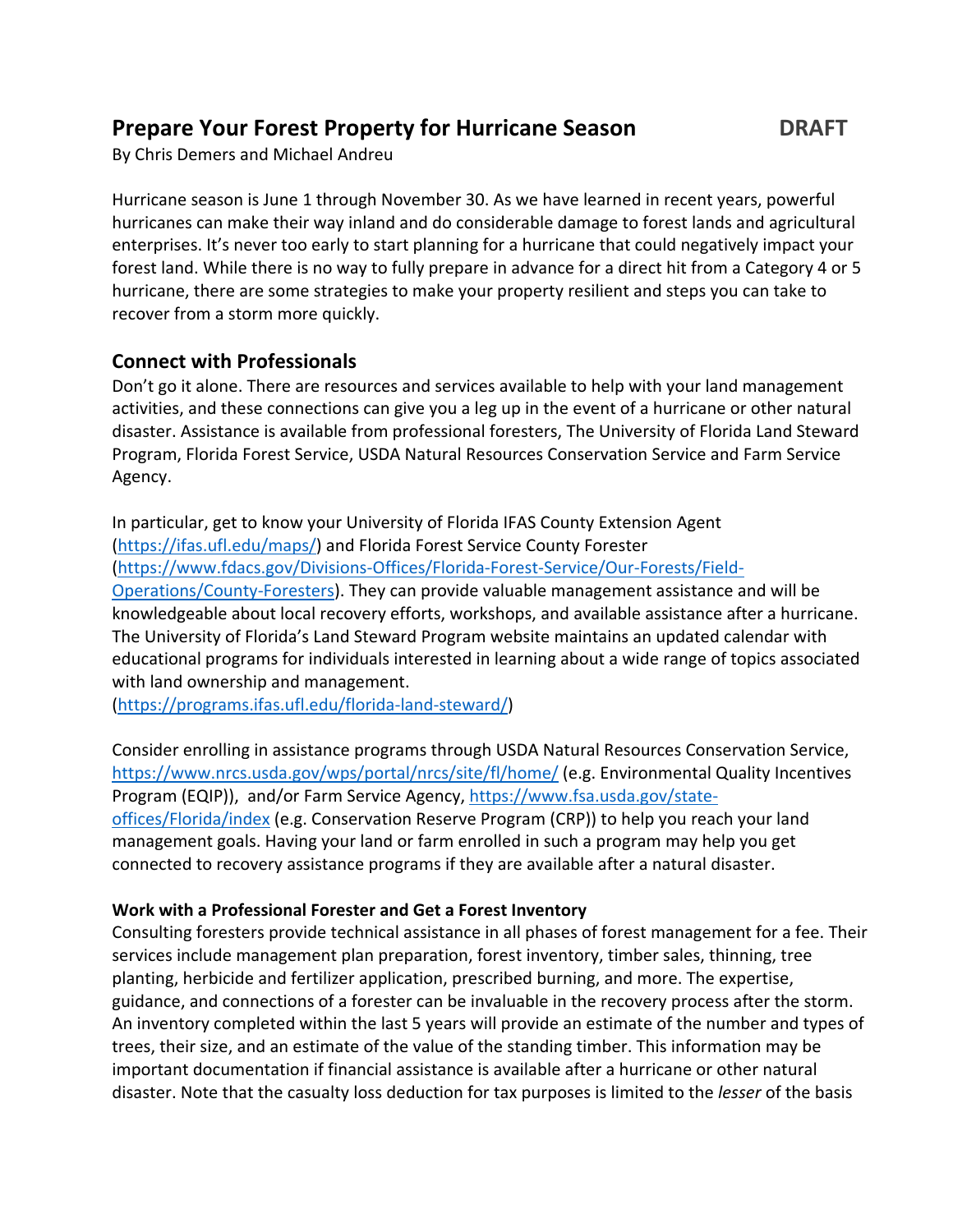(basically, the amount invested in the stand) or the fair market value (Wang 2018). To learn more about timber inventory review this document:

Timber Inventory: a primer for landowners, [https://edis.ifas.ufl.edu/fr426.](https://edis.ifas.ufl.edu/fr426) For tips on selecting a consulting forester see https://edis.ifas.ufl.edu/fr125.

#### **Review Your Road Network with a Forester and Road Construction Contractor**

Intense rainfall and flooding during storm events can wash out poorly constructed roads and blowout culverts. Florida Forest Service Foresters are available, at no cost, to review your roads, stream crosses, and fire plow lines prior to a storm hitting to ensure soil and water protection and compliance with Florida's Silviculture Best Management Practices (BMP's). For more information on forestry BMP's, see [https://www.fdacs.gov/Divisions-Offices/Florida-Forest-Service/Best-](https://www.fdacs.gov/Divisions-Offices/Florida-Forest-Service/Best-Management-Practices-BMPs)[Management-Practices-BMPshttps://www.fdacs.gov/Divisions-Offices/Florida-Forest-Service/Best-](https://www.fdacs.gov/Divisions-Offices/Florida-Forest-Service/Best-Management-Practices-BMPs)[Management-Practices-BMPs](https://www.fdacs.gov/Divisions-Offices/Florida-Forest-Service/Best-Management-Practices-BMPs)

Also consider surveying your roadside and right-of-way for hazard trees or those likely to fall across your roads. Ensuring you have access to all parts of your property will increase the likelihood that salvage operations can take place on your property following a storm. While canopy covered roads can be aesthetically pleasing, consider "daylighting" your roadbeds to help them dry quickly following heavy rain events. Daylighting refers to removing some trees along the sides of roads to allow more sunlight to dry the roadbed.

## **Become Familiar with the Local Timber Industry**

Following a storm event that causes widespread damage in an area, everyone is trying to line up salvage crews. It is during these times of crisis that personal relationships will help get your calls answered and logging crews deployed quickly. The Florida Forestry Association provides opportunities to meet consultants, loggers, contractors, agency representatives, and others involved in the timber industry in Florida. See  $\frac{http://floridaforest.org/}{http://floridaforest.org/}$  to learn more and get involved.

#### **Connect with Other Landowners**

Knowing your fellow landowners and neighbors is always helpful, but in the event of a disaster being connected can really help. It is easier to get salvage done on smaller properties or those with less timber if there are a group of landowners near each other to attract timber buyers. Having a network can also help with other management activities after the salvage harvest has been completed. Consider joining a landowner cooperative, local Rotary club, or just getting to know those living around your property. For more on landowner cooperatives, see [https://edis.ifas.ufl.edu/fr244.](https://edis.ifas.ufl.edu/fr244)

# **Pre-Storm Preparation Tips**

**Shut down thinning operations that are underway, or scheduled to begin, when a hurricane is projected to make landfall in your area** – Thinning operations that open the stand structure can leave the stand more vulnerable to windthrow and damage if the trees have not had time to respond to the new open conditions.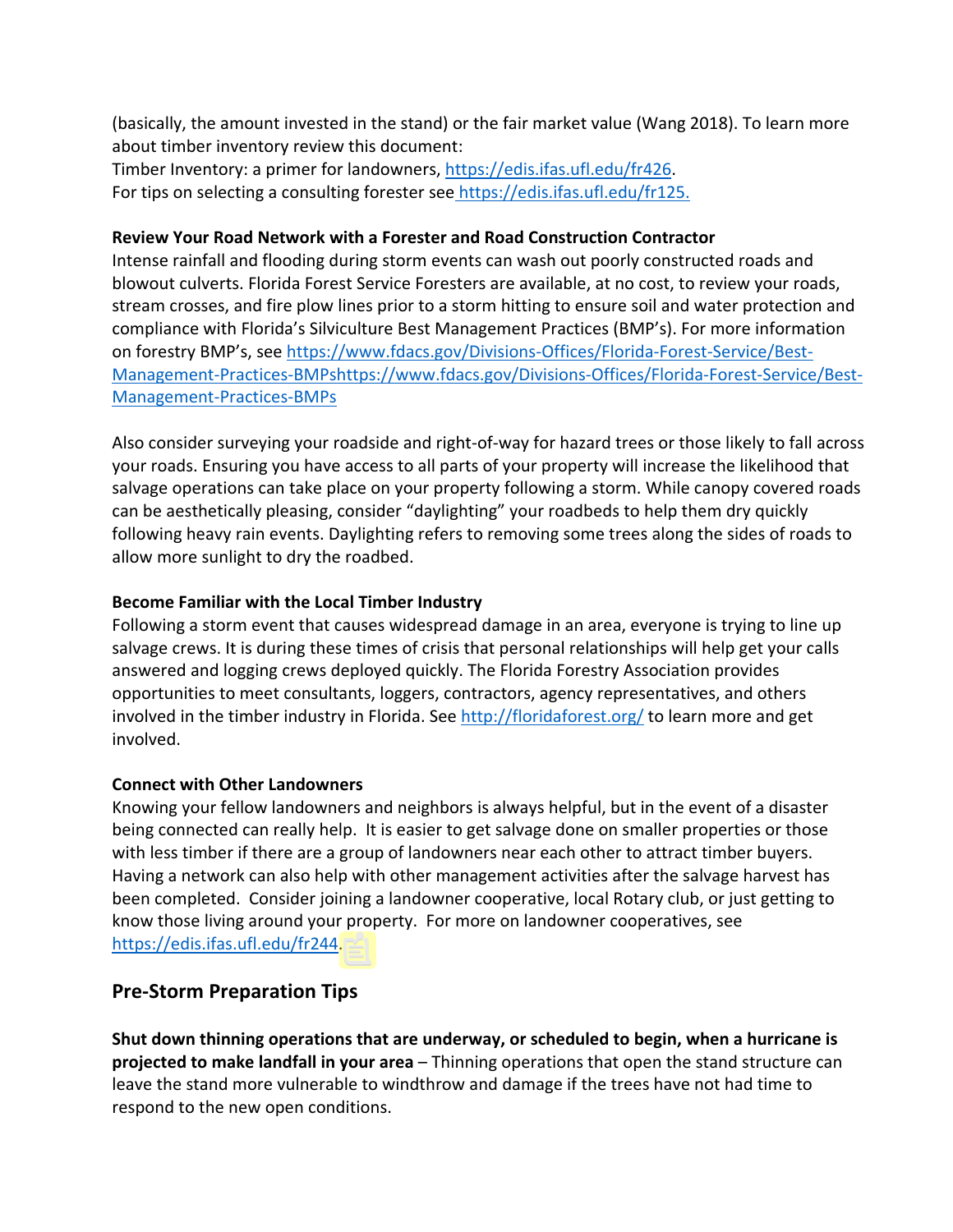**Do some pruning** —Trees, especially those over structures and fences, should be pruned regularly to reduce broken or dead limbs that could cause damage.

**Fill the tanks** —Tanks and containers containing drinking water, gas, diesel, propane, chain saw fuel, and other materials should be topped off to ensure availability during post-storm recovery.

**Keep culverts and ditches clean** — Open drainages ensure excess storm water doesn't back up and cause flooding.

**Emergency equipment** — Make sure that all emergency equipment, including generators, chain saws, air compressors, and other tools, are on hand and in good working condition.

**Communications equipment** — Have cell phone chargers in all vehicles and charged backup cell phone batteries. If you have them, ensure that hand-held radios are charged and in good working order.

**Hazardous materials**—Hazardous materials should be secured prior to a storm, and gasoline pumps, if present, should be shut down.

**Lock your gates** – Keeping your gates locked will prevent unauthorized individuals from damaging wet roads and reduce liability.

**Take photos** – Take photos of your stands and/or fields before the storm so you can have a record of the condition of these areas before damage occurs. This could help with records needed for insurance claims and/or government assistance programs.

**Time for harvest?** – If in line with your management plan and objectives, consider selling your mature timber stands in a lump sum sale (vs. pay as cut) prior to hurricane season to capture the full market value of the products you have. A salvage sale of a storm-damaged stand will only yield 10-15% of the normal market value. See Steps to Marketing Timber, [https://edis.ifas.ufl.edu/fr130,](https://edis.ifas.ufl.edu/fr130) for important considerations for selling your timber. Whether you are working with a consultant to market your timber or doing it yourself, we recommend doing business with qualified, trained loggers that are certified in the Master Logger Program. The Florida Forestry Association provides an online tool to help you find a certified Master Logger in your county at [http://floridaforest.org/programs/master-logger/.](http://floridaforest.org/programs/master-logger/)

## **References**

Ashton, S., Bruce Hull, Rien M. Visser, and Martha C. Monroe. 2011. Forest Management in the Interface: Forest Cooperatives. FOR 176. Gainesville: University of Florida Institute of Food and Agricultural Sciences. Available online: https://edis.ifas.ufl.edu/fr244